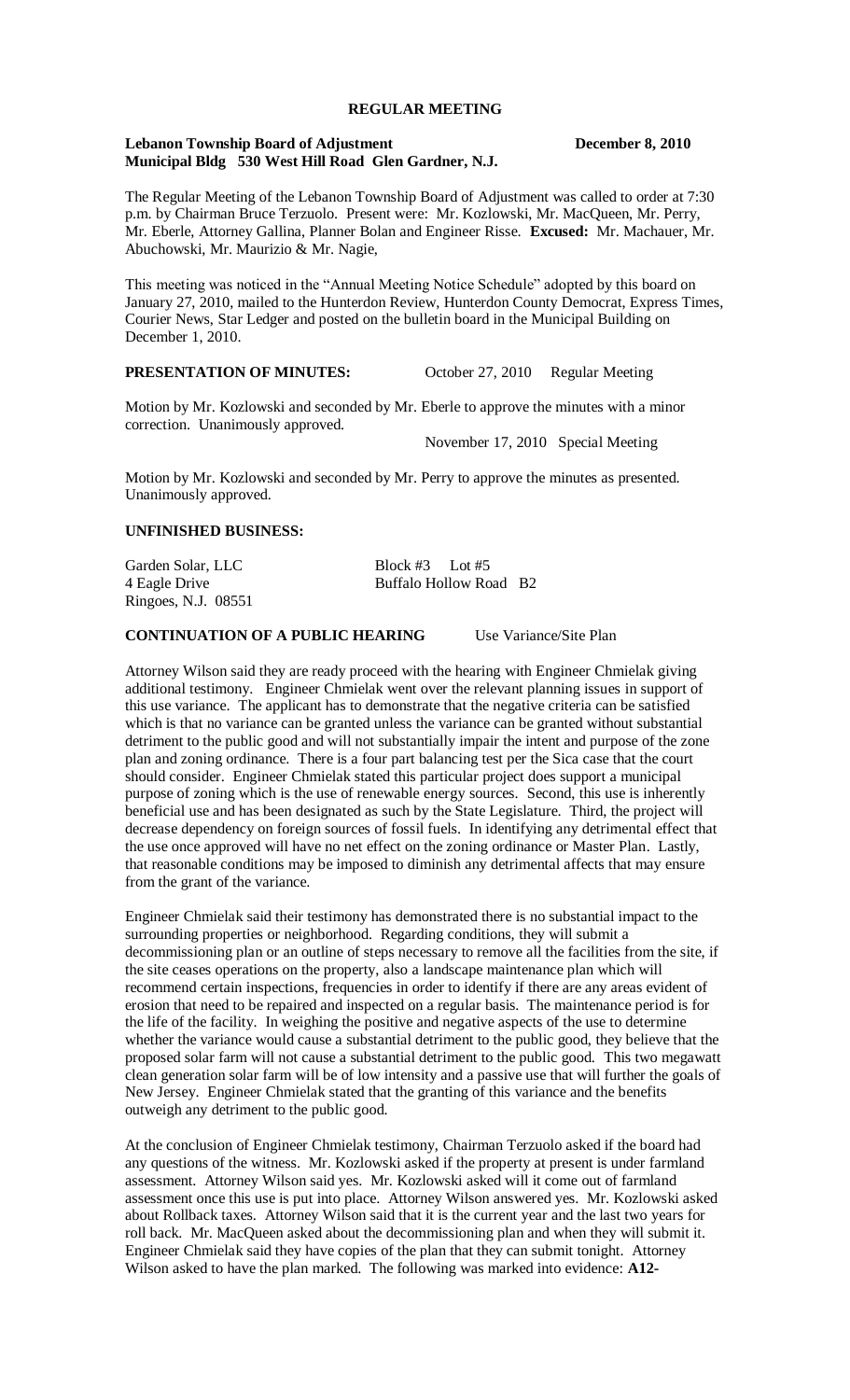#### **Lebanon Township Board of Adjustment December 8, 2010 Page 2**

Decommissioning Plan, 2 pages dated December 6, 2010. Attorney Wilson asked to have the maintenance landscaping plan marked. **A13**-Landscape & Maintenance Plan. Mr. Eberle asked how long does it take for the decommissioning once the panels are no longer being used. Engineer Chmielak said it would take several months to decommission and remove the equipment about 2-4 months. Chairman Terzuolo asked if they were willing to stipulate to a condition that this would be done within 6 months and returned to agricultural. Attorney Wilson answered yes. Mr. MacQueen said one of the concerns is this is on a slope and you will need to do something to slow the water down and let it have a chance to run back into the ground and not run-off. In the winter when there is frozen ice it is all downhill and it will run. It's not a huge problem but over time it will be a problem. Engineer Chmielak said the soil stabilization and the soil erosion is definitely a concern and the applicant wants to make sure that we take the necessary preventative measures to make sure that it isn't an issue.

Engineer Chmielak said they feel they have a good plan for the following reasons: 1. They feel the quality of grasses is one design element to reach their goal. We also invested some energy to get stabilization accomplished before the end of the year during the growing season to get a jump on the stabilization measures. 2. They anticipate that after the construction on the property there would be an assessment and an over seeding program as necessary in areas where the soil may be disturbed and need some additional over seeding to make sure that they don't have any bare areas. 3. Per discussion with Engineer Risse, they will have as part of the maintenance plan a semi-annual vegetation inspections to address bare areas. If there are any bare areas they would be re-topsoiled, stabilized and reseeded and last, if they find that they have a repetitive areas that continue to have erosion they will implement other soil stabilization measures like a coconut matte fiber in those areas. Engineer Risse said he had discussed with the applicant to potentially putting in a level swale and level berm along the contours of the 5' up the hill to provide a spot where it would interrupt the sheeting off the site. Engineer Risse said the coconut matting sounds like a good idea, looking at the potential of putting that at the drip line of every other series of panels going down the hill. The maintenance plan if it's enforced should keep up with any type of erosion. Chairman Terzuolo said it should be checked every six months.

Attorney Wilson said the maintenance and performance is just not for that time period required in the MLUL but they are agreeable under the plan to continue this for the entire life of the facility and believed there would be an escrow payment required. Mr. Perry asked if someone could explain the coconut matting. Engineer Risse said it's like a Curlex-type of natural fiber matting that provides some structure stability to the soil and the grass can grow through, it provides a kind of net to keep the soil in place. Mr. MacQueen asked if it were biodegradable. Engineer Risse said eventually it disintegrates. At this time, the discussion was on the landscaping and what trees would be planted. Planner Bolan said he believe from the prior meeting it was decided to use Colorado fir and spruce. Engineer Chmielak said they agree with those species. Chairman Terzuolo said he would like to see 10'to 12' high trees. Planner Bolan felt that was a reasonable condition. At this time Chairman Terzuolo opened the hearing to the public for questions of Engineer Chmielak. Mr. Timothy Barrows of Buffalo Hollow Road had several questions for Engineer Chmielak. At the conclusion of the public questions, Attorney Gallina asked Attorney Wilson if he would like the Highlands letter marked into evidence. Attorney Wilson said yes. The following was marked: **A14**-Highlands Approval Permit dated December 8, 2010. Chairman Terzuolo asked Attorney Wilson if he had any other witnesses to give testimony. The answer was no. At this time, Chairman Terzuolo opened the hearing to the public for statements and comments. The following people made comments: Mr. Tim Barrow and Mr. Jim McMann.

Chairman Terzuolo asked Attorney Wilson if he wanted to proceed to a vote this evening since there were only 5 members present and 5 affirmative votes would be needed for this type of application. Attorney Wilson said he wanted to proceed.

Chairman Terzuolo announced that the evidence taking portion is now closed with a motion by Mr. MacQueen and Mr. Kozlowski. Unanimously approved. Attorney Wilson gave his summation. At the conclusion of the summation, Chairman Terzuolo announced the board will take a 5 minute recess. When the board reconvened the board deliberated. During the deliberations, Mr. MacQueen noted the Planning Board has been working on an Alternative Energy Ordinance. Mr. Kozlowski said he has been up to the site and felt it was a great place for solar farm. Attorney Gallina said the applicant will need to file the appropriate fees with the Hunterdon County Soil Conservation District. The board discussed conditions to be placed in